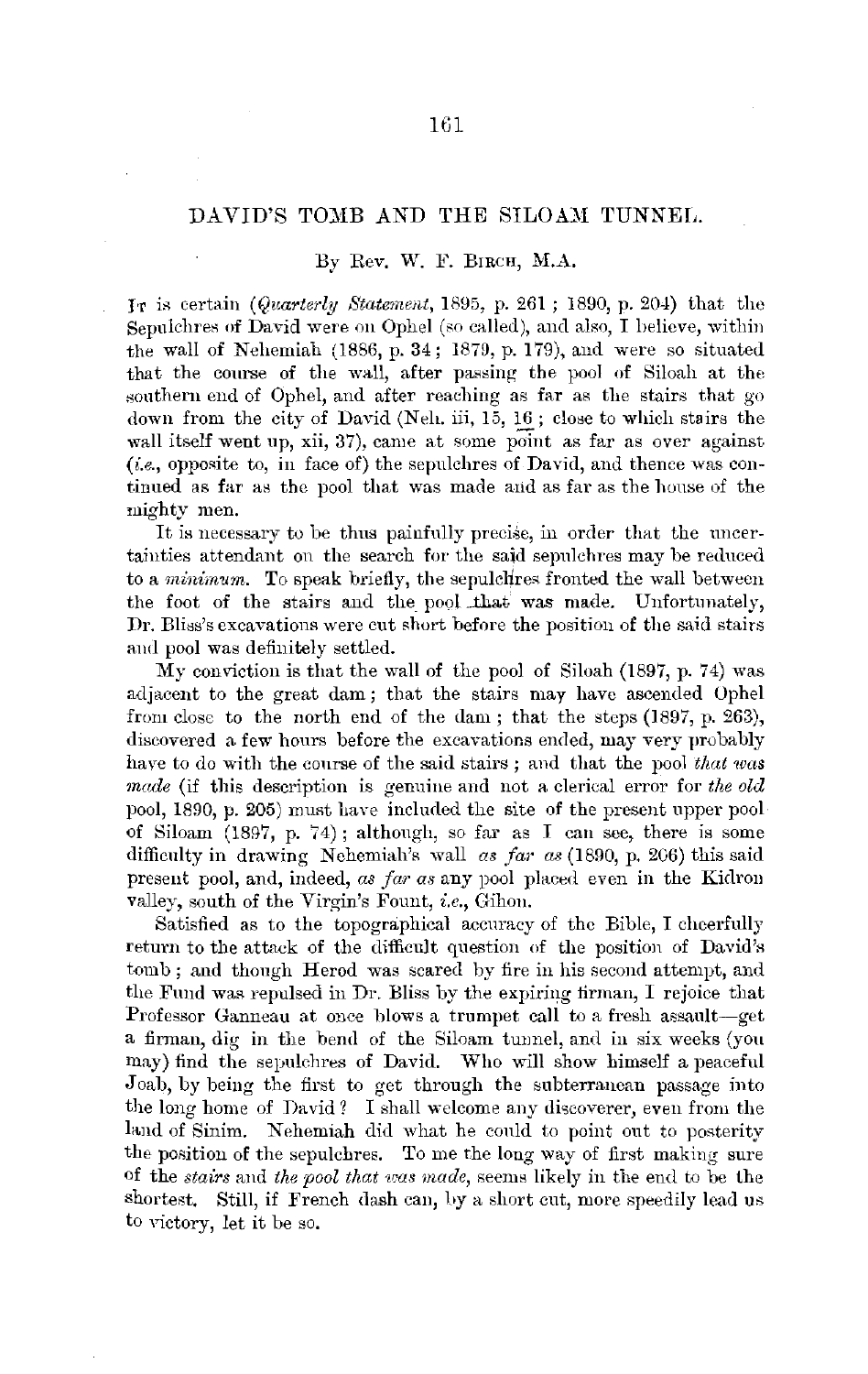Meanwhile it may be well to examine Professor Ganneau's theory. that David's tomb was (1) of Phoenician type, *i.e.*, entered by a vertical shaft, and (2) situated in the great bend of the Siloam tunnel ("Athenseum," 1897, p. 361).

(1) No old Jewish tombs, entered by a vertical shaft, have, so far as I know, yet been discovered near Jerusalem. The shaft tomb lately found (1897, p. 248) proves nothing as to Davidic Jerusalem, if its date be Christian, as pointed out by Lieut.-Colonel Conder (1897, p. 83). The cave of Machpelah seems to have been of the ordinary type, with its entrance in a perpendicular face of rock. The same position for the door apparently marked the tomb prepared by Shebna; Isaiah, xxii, 16, "Thou hast hewed thee out here a sepulchre, hewing him out a sepulchre on high, graving an habitation for himself in the rock" (Hebr. sela, a  $di\mathcal{f}$ ). This led me to adopt the vertical position (1879, p. 176), although Sir C. Wilson then thought that the entrance was possibly by a shaft, like a well. In favour of the Phœnician "shaft" type it might be urged, on the other hand, that as David had Phonician stonecutters to build his house, so they might make him a Phœnician tomb; and that the Jews thought (1877, p. 134) that on the way from the Temple to Siloam there might be a "Sepulchre of the Abyss," which term was explained to mean a hidden tomb, the depth of which was not known to any man. So far the evidence is extremely meagre.

Professor Ganneau, however, impresses into his service the statement of Josephus ("Ant." xvi, vii, 1) that Herod erected a white stone monument on (others say at) the mouth  $(\epsilon \pi)$   $\tau \phi$   $\sigma \tau o \mu(\phi)$  of David's sepulchre, and adds :- "This characteristic expression,  $\sigma\tau\phi\mu\omega\nu$ , implies expressly, to my mind, an entry not in the form of a door in the rock of a vertical shape, as every one supposed, but an entry in the form of  $a$  $pit.$ " The fact, however, that the same writer, four times in one chapter ("Ant." xiv, xv, 5) uses the same Greek word,  $\sigma r \phi \mu \omega \nu$ , to describe the entrances to the robbers' caves in the precipices of Wady Hamam in Galilee, shows that the word is neutral in this controversy, and does not necessarily imply that David's tomb had an horizontal opening.

Nor can  $\epsilon \pi i$ , with the dative, be forced into necessarily meaning on. This is clear from the frequent expression in LXX and New Testament,  $\epsilon \pi i \theta \psi \rho q$  or  $\theta \psi \rho a \nu s$ , at the door or doors. In reference to the tomb of Lazarus we read (John xi, 38, R.V.): "It was a cave, and a stone lay against it" (margin or upon, επέκειτο έπ αύτώ), on which Professor Wescott observed: "Thus the word rendered lay upon it does not necessarily describe a pit. The sense may be better given by laid against it." The reader will by this see that Josephus is neutral.

(2) The approach of Sennacherib undoubtedly led Hezekiah (2 Chron. xxxii, 3, 30; 2 Kings xx, 20; Isaiah xxii, 11; Eccles. xlviii, 17) to make the S-shaped tunnel from Gihon to the southern end of Ophel, near Ain Silwân. Ten years ago Professor Ganneau "ingeniously suggested" ("City and Land," p. 20) that the remarkable curve in the southern part of this conduit was "due to the existence of the tomb and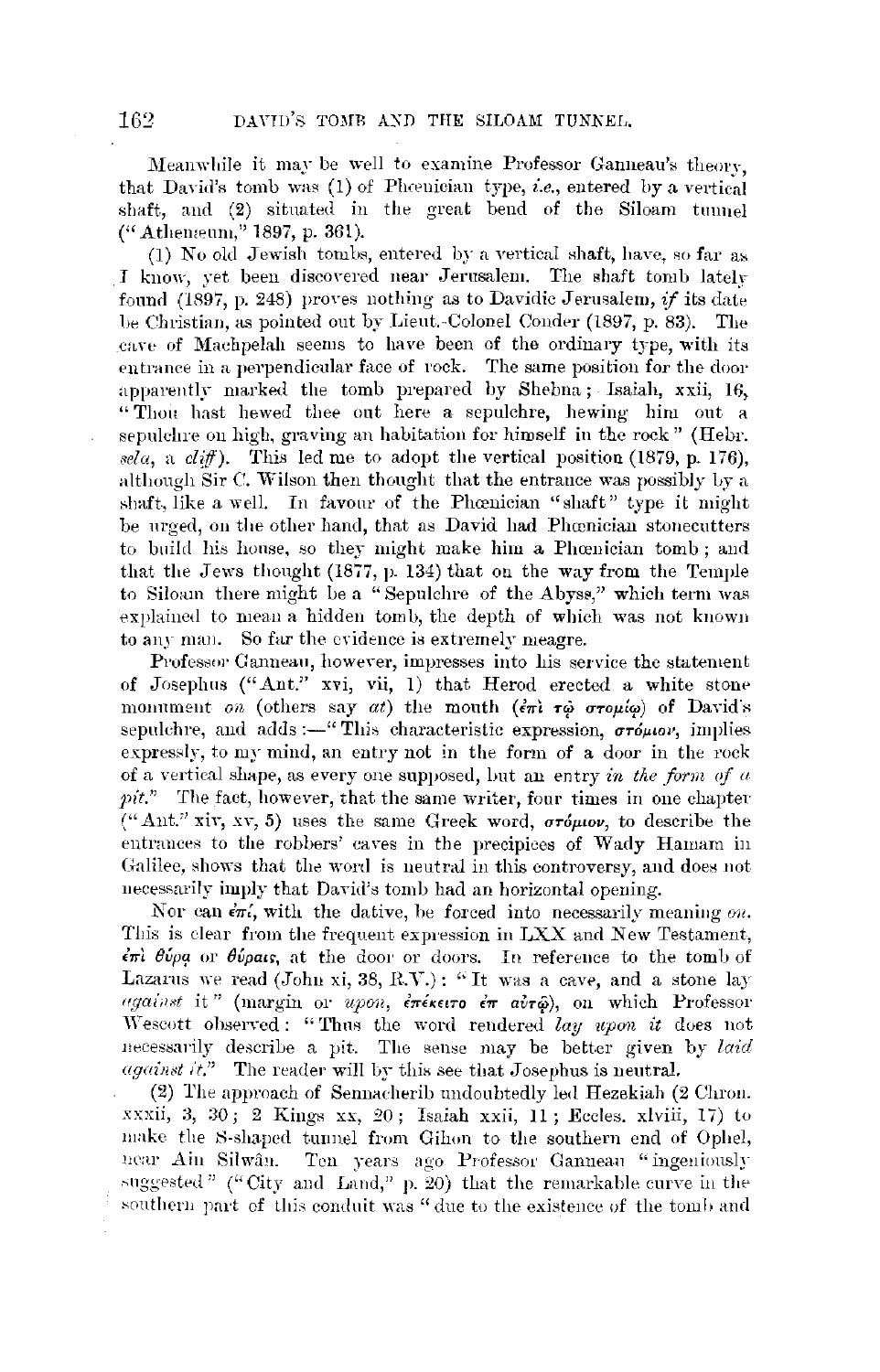the necessity of avoiding it," the shaft to the tomb reaching at least down to the level of the tunnel of Siloam ("Atheneum").

The reader is invited to refer to the plan of this S tunnel, and he will notice that it has also a *northern bend,* smaller, indeed, but more extraordinary than the other, inasmuch as to reach a south-wrst-by-south terminus, the course actually goes more north than the starting place. ·was the object of this northern bend to avoid tombs? If so, whose  $t$ -ombs were they? An explanation of this bend must be given. Was Melchizedec (Heb. vii, 3) buried hereabouts? Or was David, if the pool that was made was near Gihon? For myself, I demur to tombs having caused either bend.

From the internal evidence of the tunnel, I think it might be shown clearly, if time permitted, that the said tunnel (from the part leading to the Jebusite shaft to Ain Silwan) was, in an emergency, begun practically at the same time from both ends, before there was time for proper levelling ; that the northern miners not starting from daylight, but from a point 50 feet along the Jebusite tunnel (so tortuous that "six feet lengths could only be got into the passage," by  $\text{Sir } C$ . Warren, "Letters," p. 38) mistook the right direction from the first, being six points wrong; while the southern miners, starting from the surface, took an admirable aim at Gihon, and kept on very fairly for 160 feet.

Meanwhile the chief engineer had gained time for quiet reflection, and modified his plan. Accordingly, on the south the miners were made to strike right across the axis of Ophel, so as to come under its eastern lower slope, and learning there, by the aid of persons tapping overhead, their position, they opened up a shaft (as shown in plan) to the surface at 470 feet from Ain Silwân. It is obvious that before this they had corrected their level. Now striking north from the shaft the southerners, still using overhead tapping, easily forged ahead, getting in fresh air and putting out rubbish through their invaluable shaft, and so, on an average, making progress at the rate of 10 feet to the 6 or 8 feet, at the most, of the unhappy northerners. Of course, the latter had easily obtained the right level from Gihon, and could be confident that, by keeping well to the west, they must eventually outflank the southerners, as it would be impossible for the latter to pass them, if the two levels were tolerably alike. But beyond this single advantage, the northerners had a very bad time of it, ignorant from the very outset (so far as I can see) of their proper direction, with no overhead jumper in crowded Zion to give them a bearing, without any ventilating shaft in all their  $own 762$  feet of tunnel, not to mention the initial  $50$  feet of Jebusite work at Gihon, while their more fortunate rivals were, even at the last, not more than 474 feet from open air.

Perhaps our Hon. Secretary will describe the terrible miseries endured by these north-tunnel Jews in their mining task, carried on always at high pressure through weary months, day and night, without ceasing, amid ignorance of the true course, in air so vitiated that lamps at times would hardly burn (as in the long tunnel, which, however, was *ascending*.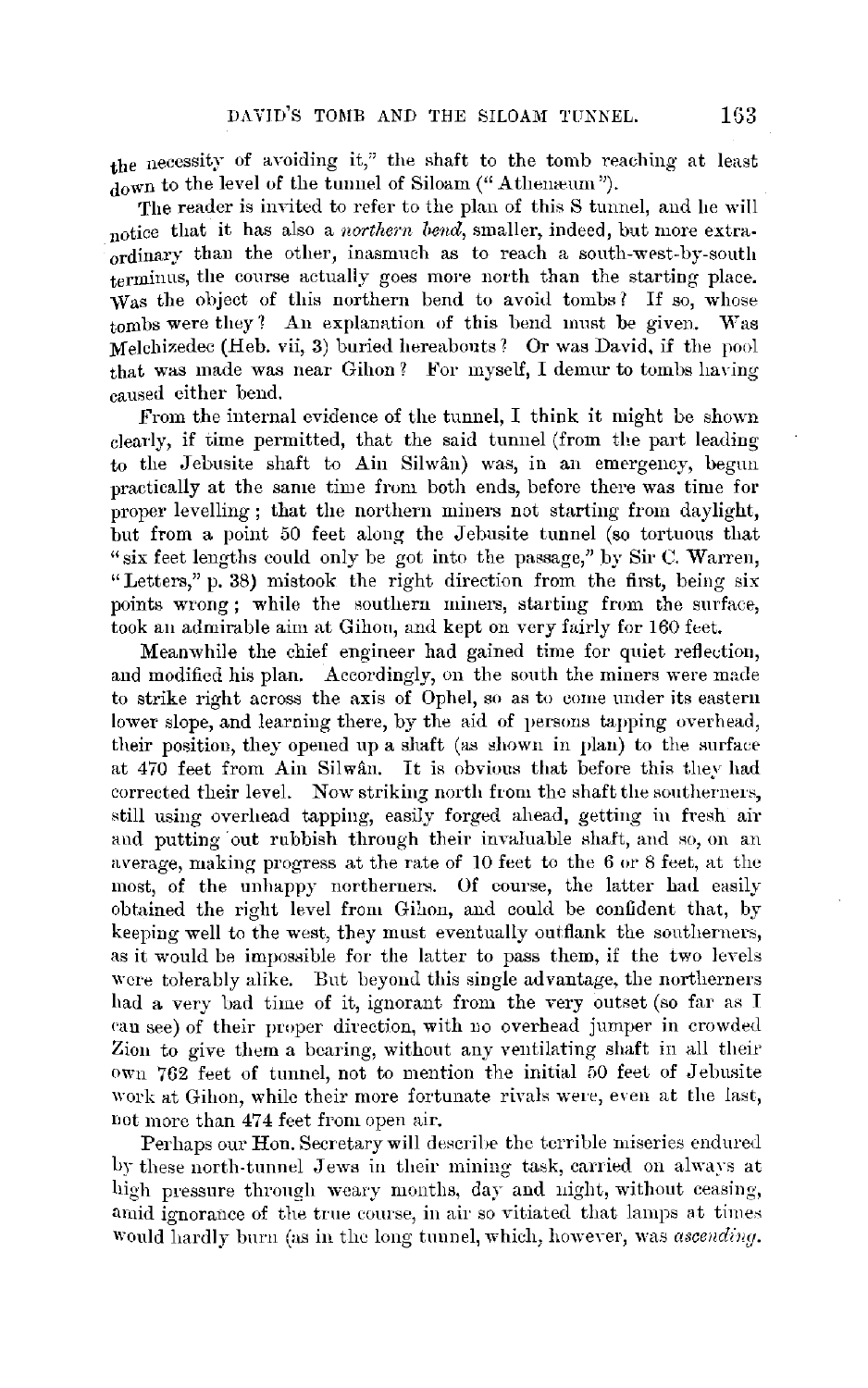"Warren's Letters," p. 68), with chippings to be discharged through a passage kept to the smallest practicable dimensions, evidently  $3\frac{3}{4}$  feet high and 2 feet wide *(Quarterly Statement,* 1891, p. 18), along a distance, at the last, of some 800 feet, and all this without one friendly tap overhead to show that others were thinking of them. It was, indeed, a grand moment when first they heard the thud of the southern pick. How great the ecstacy of their joy as the hole was knocked through the soft rock, and the draught blew out the lamp and wafted through the tunnel a deafening cheer towards Gihon or the shaft! Well mignt the feat be recorded in the Siloam inscription. Such seems to me to be the story of the tunnel as recorded in its windings.

The fact that the southern miners in the first 470 feet practically described an arc with its convex side northwards, instead of excavating in a direct line, so far as they could, to the position of their shaft, suffices, apparently, to show that the avoidance of the sepulchres of David is not the correct explanation of the great bend. Even if Professor Gannean's position for the tomb be right, his argument from Josephus does not seem to me sound.

The following is the letter of M. Clermont-Ganneau referred to in Mr. Birch's article. It is reprinted by permission from the "Atheneum" of September 11th,  $1897 :=$ 

The chief problem of Hebrew archaeology is without a doubt the discovery still to be made of the tomb of David and the kings of Judah. This question, so many times mooted without result, has been once more raised by a passage in the last report of Dr. Bliss, published in the *Qua;•terly Statement* of the Palestine Exploratiou Fund (July, p. 180). In this we read  $:$   $-$ 

" It has been suggested that the apparently unnecessary curve in the Siloam Tunnel before it enters the pool was made in order to avoid the tomb of the Kings. Accordingly we have made a large clearance to the Rock of Ophel in a field to the east of the pool, *south of this curve* . . . . Onr hope was to find a *pit* entrance to the tombs, but the clearance has been completed this morning, and uo such discovery has rewarded our toil."

The attempt of Dr. Bliss has led incidentally to the discovery of an interesting small cornelian seal of scarab shape, with an inscription in Israelitish Phcenician characters dating before the Exile, of which I will speak later. But it has failed completely to realise the splendid object in view-the discovery of the tomb of the Kings. The result could not have been otherwise, for reasons which I shall explain.

First, I may be allowed to remark that the suggestion, whose author Dr. Bliss does not name, is mine. I am, therefore, responsible for it; and as the event seems to have proved it to be wrong, it only gives me a greater right to examine the means adopted for verification. The theory of the close connection of the extraordinary deviation, up till then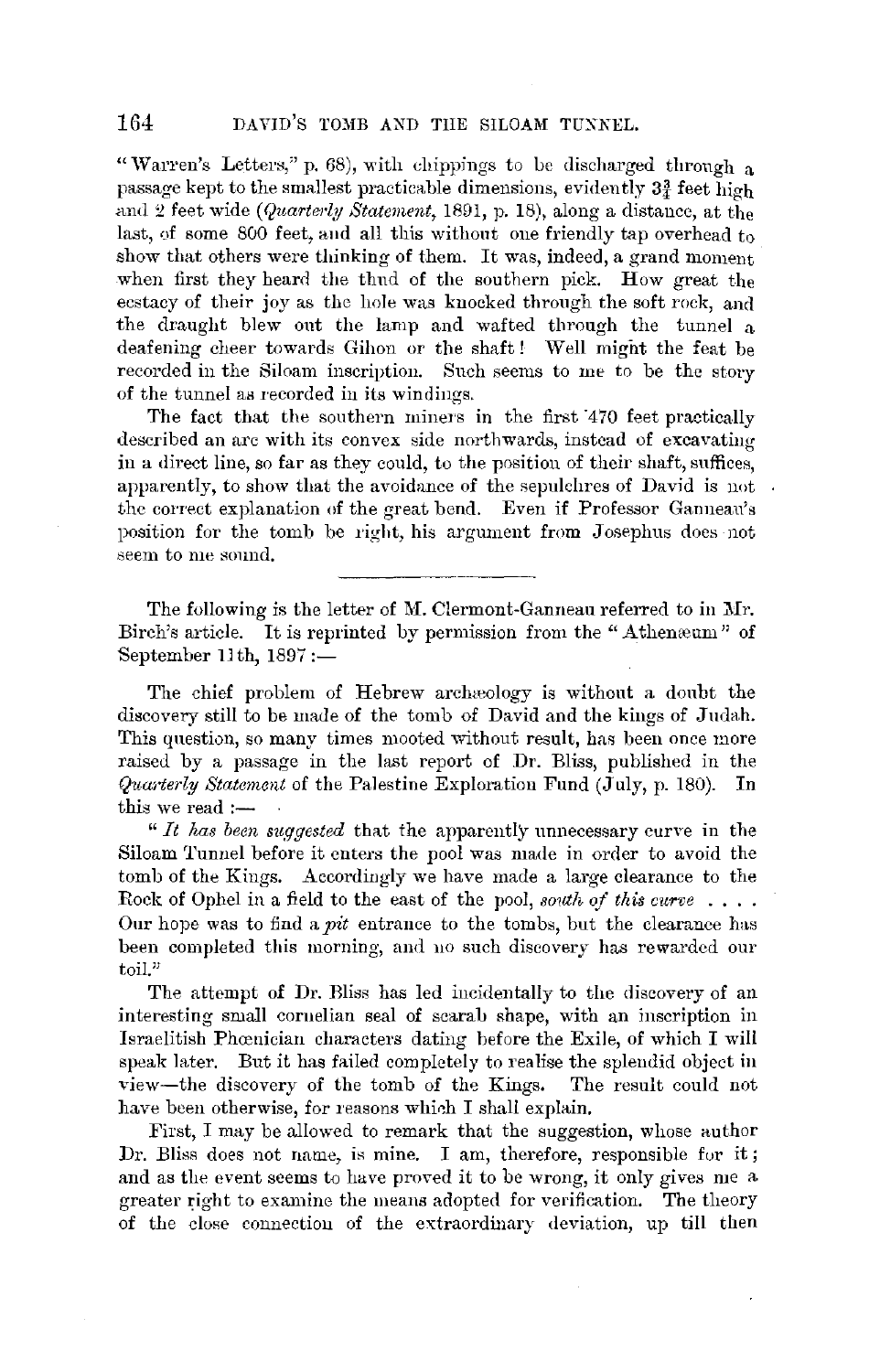

PLAN OF SILOAM TUNNEL.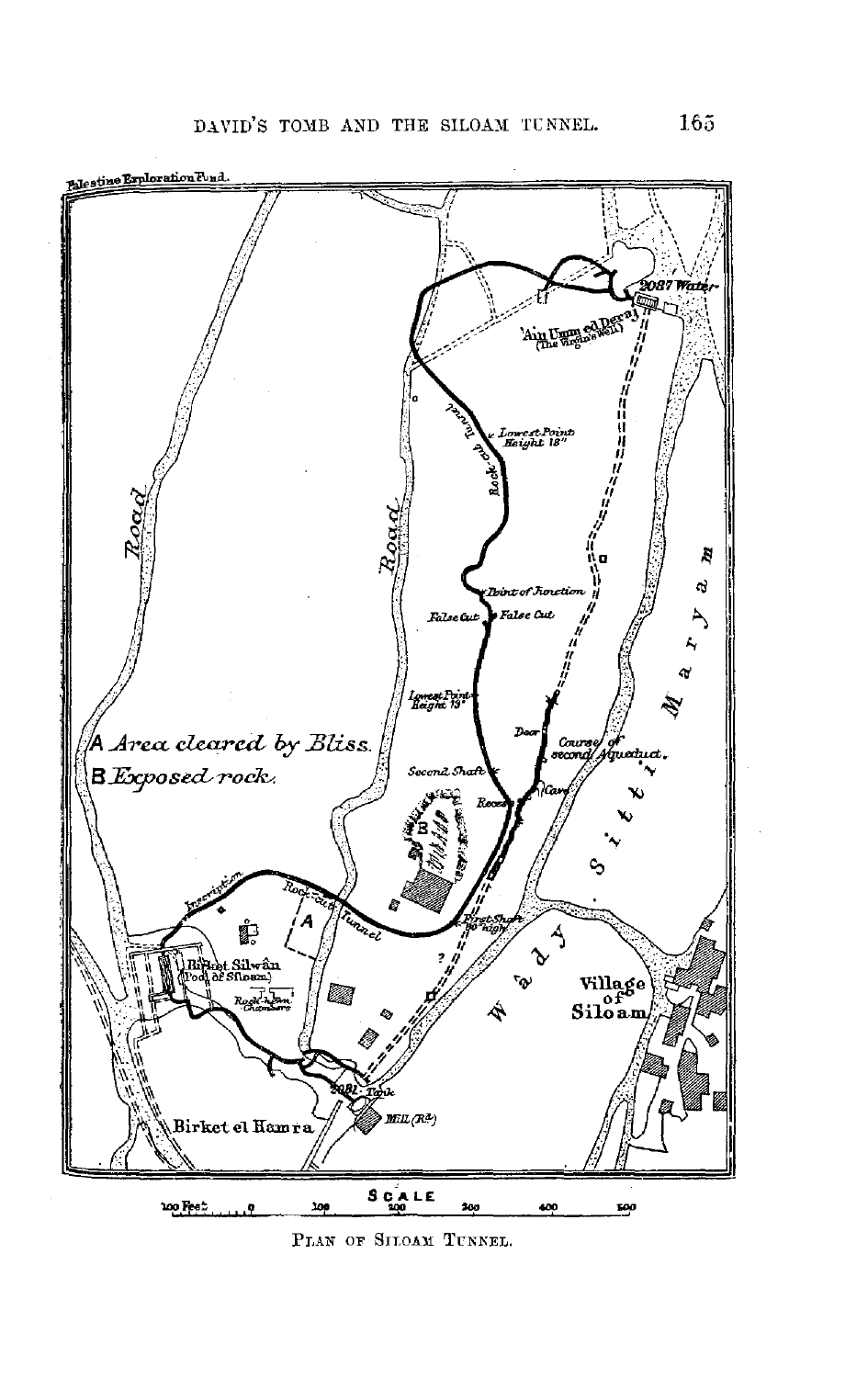unexplained, of the tunnel with the position of the tomb of the  $King<sub>8</sub>}$ was expounded by me at length 10 years ago in the "Revue Critique" (October, 1887, pp. 329-343), and supported by a schematic plan, which even marked on the ground the point where, as I calculated, the royal vault ought to be concealed. As I am unable here to reproduce this plan I will content myself with au explanatory description. The place is between the southern curve of the tunnel and the intersection of thepath which descends from the south-east angle of Haram to the Pool of Siloam, with the level of 2,179 in the map of the Ordnance Survey on thescale of  $1: 2,500$  (towards the bend made by the path). I pointed it out more than once to members of the Committee of the Palestine Exploration Fund, and I have every reason to believe that it was owing to instructions given by the Committee to Dr. Bliss that he attempted this excavation *in extremis*, unhappily at the moment when the firman granted by the Porte was expiring. It is to be regretted that I was not consulted on that occasion, for I could have furnished indications which might, perhaps, have not been useless towards achieving success and avoiding a. failure of a sort calculated to discredit my theory. In fact, if my article was known either to Dr. Bliss or to those who inspired his efforts, its conclusions were misunderstood, and, consequently, it is only my bare duty as a scholar to explain things.

The digging was made on the south-that is, *outside the convex side*of the curve of the tunnel, which I regarded as due to the necessity of avoiding the vanlt, which lay full on the straight line of the source of the Fonntain of the Virgin at the Pool of Siloam. Now, on the contrary, it. is, as I have expressly indicated, on the *north* of this curve--that is, *inside tlie concave side-that* the digging should have been, and must be in the future, made, for the curve naturally encloses and partly envelops. the obstacle interposed, since it is meant to pass round it. Dr. Bliss has then, one can see, proceeded to do exactly the opposite of what he ought to have doue.

I may be allowed also to claim the authorship of the idea of which Dr. Bliss speaks in passing as if it was an obvious datum, viz., that the entry of the tomb of the Kings should be a pit, by which descent wasmade into the royal vault. This idea, which I submitted at the time to M. Perrot, was adopted and briefly mentioned by him in his "History of Art in Antiquity<sup>"</sup> (vol. *iv, p.* 336); it is to be found stated at greater length with reasons in the same article of the "Revue Critique" of 1887. And this was no gratuitous conjecture of mine due to pure imagination. It rests, in fact, on the reasonable interpretation of a particular passage of Josephus ("Ant. Jud.," xvi, 7, 1), the bearing of which had not up to that time been recognised. This passage says that Herod, after haviug desecrated and pillaged the royal vault, constructed a monument to• atone for his conduct *on the mouth of the vault* ( $\epsilon \pi i \tau \hat{\varphi}$  *oroµi* $\hat{\varphi}$ ). This characteristic expression *ur6µwv* implies expressly, to my mind, an entry, not in the form of a door made in the rock of a vertical shape, as every one supposed, but an entry in the form of a pit. I need not insist on the